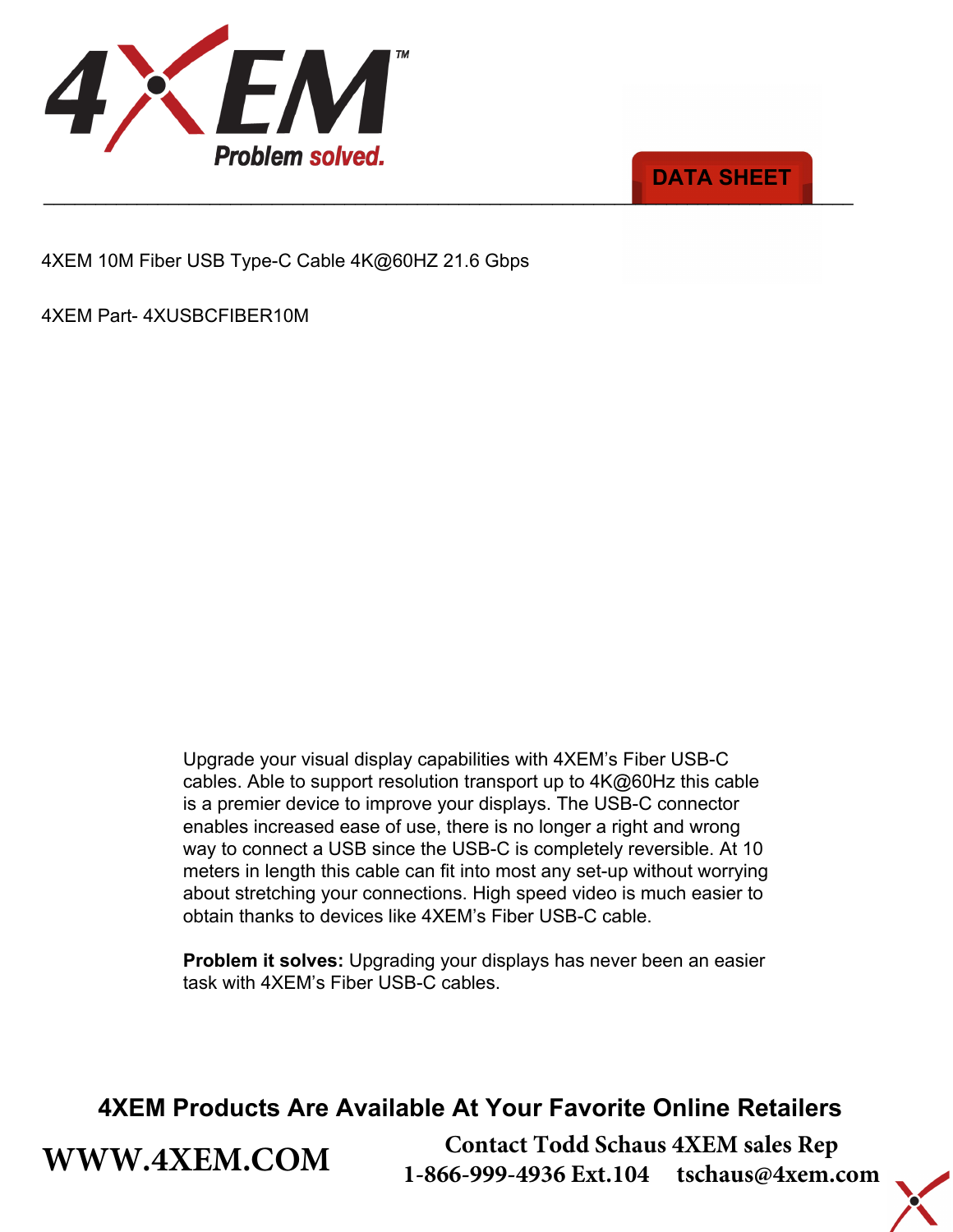

### \_\_\_\_\_\_\_\_\_\_\_\_\_\_\_\_\_\_\_\_\_\_\_\_\_\_\_\_\_\_\_\_\_\_\_\_\_\_\_\_\_\_\_\_\_\_\_\_\_\_\_\_\_\_\_\_\_\_\_\_\_\_\_\_\_\_\_\_\_\_\_\_\_\_\_\_\_\_ **DATA SHEET**

# **Features**

- Supports 1080p, and up to 4K@60Hz video transport
- Standard USB-C plug
- Plug and play use
- 10M in length
- Does NOT support data transmission ONLY audio and video



## **Application**

- Home
- Office
- USB enabled devices
- Mobile devices

**4XEM Products Are Available At Your Favorite Online Retailers**

**WWW.4XEM.COM** <sup>Contact Todd Schaus 4XEM sales Rep<br>1-866-999-4936 Ext.104 tschaus@4xem.com</sup> 1-866-999-4936 Ext.104